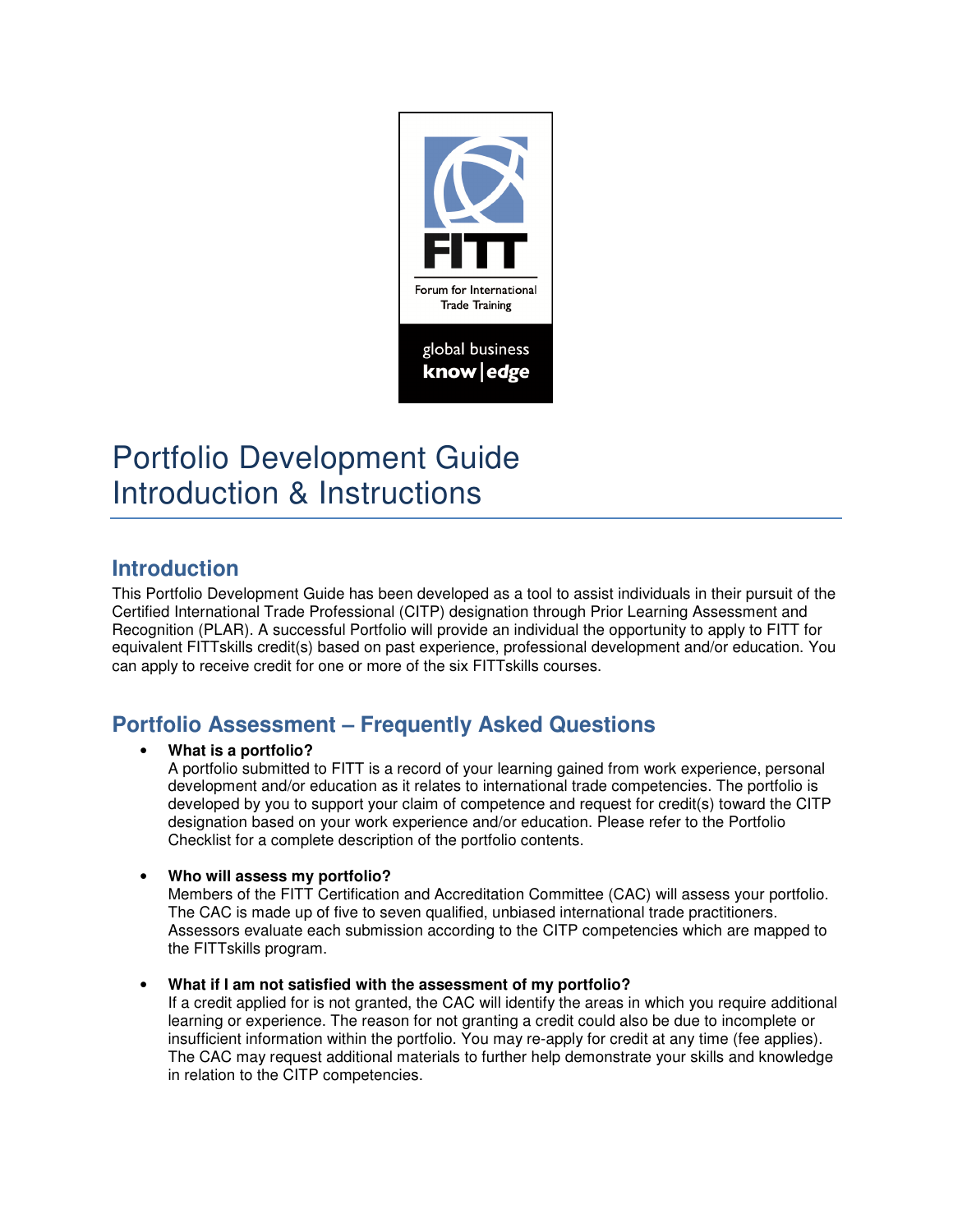• **What are the fees to submit a portfolio?**

The portfolio submission fee is \$275.00 plus HST/GST as applicable. This fee will include the cost of transferring your approved credit(s).

- **How will I find out the results of my portfolio submission?** The results of your Portfolio will be communicated to you in writing once your Portfolio has been reviewed. Portfolios are assessed once per month.
- **When can I apply for the CITP designation?**

To qualify for the CITP designation, you must have a minimum of one year professional international trade experience and hold a FITT Diploma or equivalency thereof. You must agree to the Standards of Ethical Conduct, maintain membership in good standing by paying annual dues, and engage in ongoing professional development.

## **Before you Begin**

Depending on how many credits you are applying for, completing the portfolio can be time consuming. Read this document carefully and use the self-assessment section of the "Competency Self-Assessment and Evidence Grid" to evaluate your knowledge of the CITP competencies. The self-evaluation process will help you assess your strengths and weaknesses and help to determine if you should submit a portfolio.

We encourage you to contact info@fitt.ca if you have any questions before you begin filling out the application form.

### **Preparing your Submission**

FITT has certified international trade professionals since 1993 through the FITTskills program. The FITTskills program satisfies the educational requirements for the CITP designation and is based on the CITP competency profile. The CITP is a professional designation and individuals who hold it demonstrate a mastery of the aforementioned competencies. To prepare for your Portfolio submission you must evaluate yourself against the competencies and demonstrate your mastery of the competencies through building and submitting a portfolio. Your portfolio is a record of your learning gained from work experience, personal development and/or education and will be evaluated by the CAC.

The following steps will help you prepare your submission:

• **Step 1: Competency Self-Assessment**

Complete the "Step A: Self-Assessment" section of the Competency Self-Assessment and Evidence Grid. Rate your knowledge of each competency. Choose "0" if you do not have experience in a particular area and 5 if you are an expert.

One of the most difficult tasks is deciding what to include in your portfolio. The art of building a portfolio is a learning process in itself and typically includes the following stages:

- $\circ$  familiarization with the CITP competencies for each FITTs kills credit you are seeking (review the "Competency Self-Assessment and Evidence Grid")
- $\circ$  a self-assessment of your abilities and your knowledge related to the CITP competencies for which you are seeking credit
- o identifying sources of help and guidance
- o identifying appropriate sources of evidence
- o compiling the evidence
- o presenting your Portfolio for assessment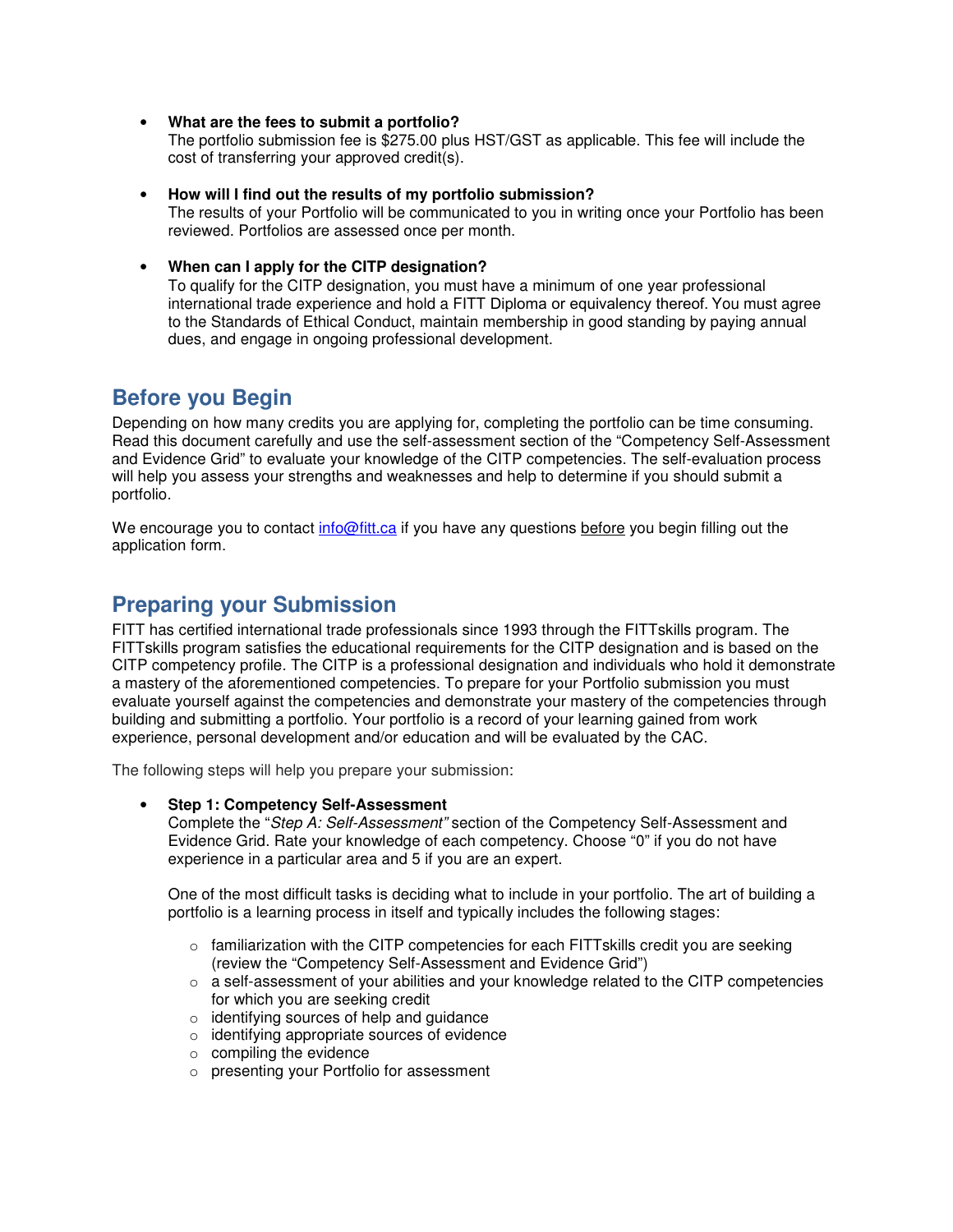#### • **Step 2: List Supporting Evidence**

The evidence you provide must be categorised in five different areas within the Competency Self-Assessment and Evidence Grid under "Step B: List Supporting Evidence". The following examples for each category are provided as a guideline only:

- 1) Educational → transcripts, certificates, diplomas, course descriptions related to international trade
- 2) Projects and Reports  $\rightarrow$  course tests, projects, assignments or strategies
- 3) Professional Experience  $\rightarrow$  workplace products or assessments, job descriptions, work history, resume
- 4) Letters of Verification
- 5) Other

Define your evidence by indicating which category it belongs to (see examples above). You may refer to your resume, job descriptions, projects/reports you have completed, courses you have taken, description of your experience in the area, and so on. When necessary attach specific evidence as an appendix to your portfolio.

\*Complete the evidence grid for those credits you are applying for only. Evidence for each credit must be provided – see section "Evidence for your Portfolio" for detailed information.

• **Step 3: Organizing Your Supporting Documentation**

Present your supporting documentation in a professional manner. This step is important to ensure that the CAC is able to fairly assess your portfolio. Please follow the guidelines under Portfolio Checklist to avoid unnecessary delays in processing your submission. The way in which you organise your supporting documentation is important. The CAC should find everything easy to follow and evidence should be clearly labelled. The CAC should be able to easily understand the relevance of the evidence and it should be directly mapped to the appropriate course competency on the Competency Self-Assessment and Evidence Grid.

When you have organized all your supporting documentation in one file, please **upload with your application form**. See section below titled **Portfolio Checklist** for documentation needed and further instructions.

### • **Step 4: Submitting Your Portfolio**

Review all information entered in the form, upload your supporting documentation, complete the payment section and click "Submit" when ready.

## **Portfolio Checklist**

### **Documents to upload with your Portfolio**

Cover Letter: summarize the goal of your submission and your involvement in international trade business activities related to the CITP Competency Profile

 $\Box$ Resume

 $\Box$  Detailed and current job description ( if applicable)

Additional supporting documentation and evidence

#### **Supporting documentation format guidelines**

 $\Box$  Use a minimum of two (2) to a maximum of five (5) pages of evidence per core competency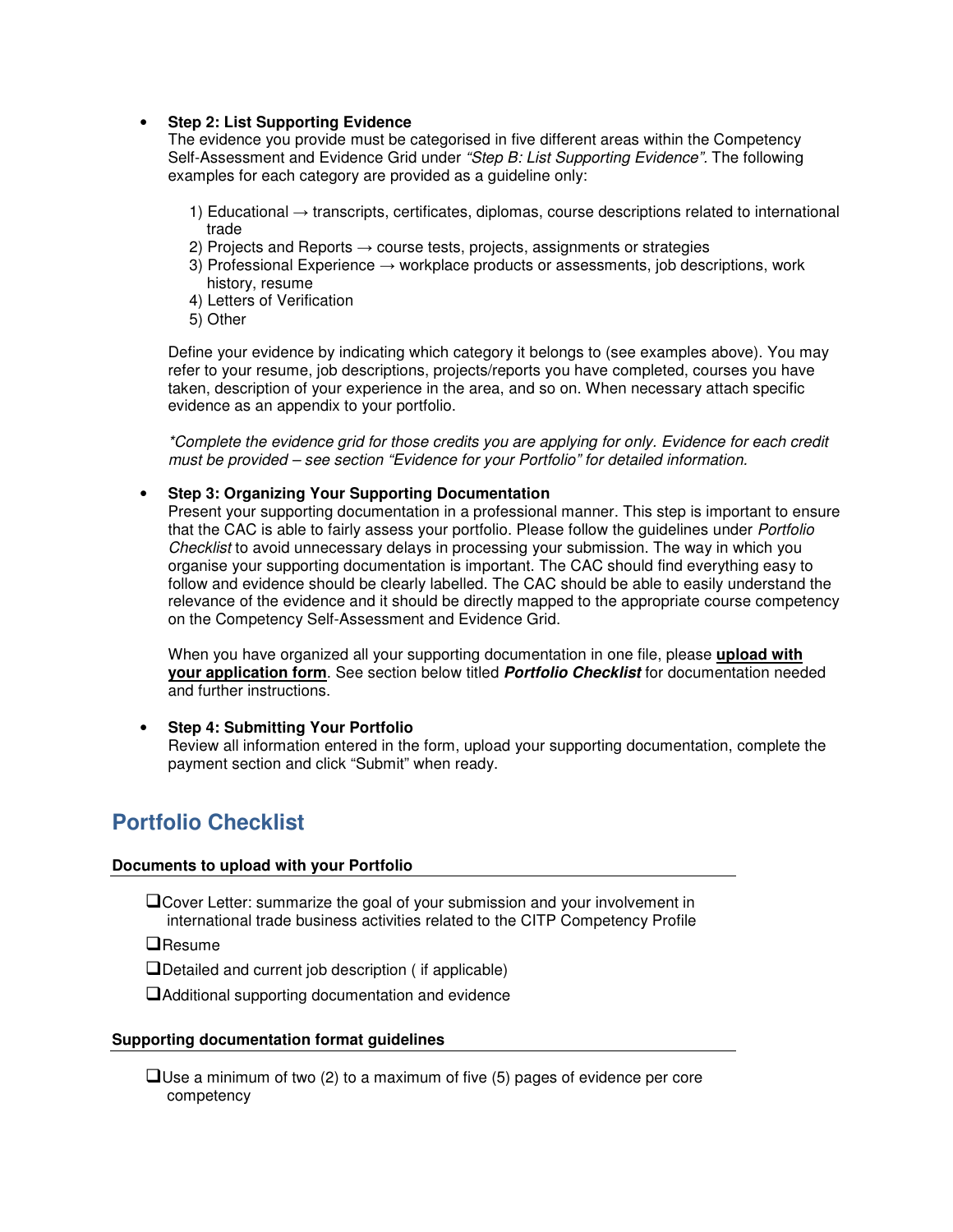$\Box$  Limit your supporting documentation to sixty (60) pages or less

- **QClearly label each document**
- $\Box$  Include all parts in a single document

#### **Supporting documentation and evidence**

 $\Box$  Is relevant to the CITP competency you are requesting credit(s) for

 $\Box$  Has met most of the criteria for each credit you are applying

 $\Box$  Has not breached confidentiality of any sensitive information

 $\Box$  Follows the guidelines of two (2) to five (5) pages of evidence per core competency per credit being requested; grammar consistency

 $\Box$  Is laid out in a clear and consistent way

 $\Box$  Is easy for CAC members to understand and follow when assessing your Portfolio

# **Evidence for your Portfolio**

Competence is being able to perform to the professional standard required for the CITP designation. Your evidence must demonstrate that you can apply this knowledge in international trade.

The amount of evidence required will depend on a number of factors. Minimum would be two items of evidence per competency, provided this meets the competency criteria outlined within the evidence grid for each course you are applying for credit. A single item of evidence is unlikely to demonstrate your competence in a particular area. A number of items collected over a period of time may be required.

#### Is there evidence of knowledge and application?

Knowledge and application are critical to competent performance. You must be able to demonstrate that you have the appropriate supporting knowledge and understanding related to the CITP competencies. The CAC may want to ask you some questions when you submit your Portfolio to verify knowledge and understanding relating to the CITP competencies which you are seeking. FITT will notify you if further information is required.

### Authenticity of the evidence in your Portfolio

The CAC must ensure that all of the evidence is your own work. It may be necessary for the CAC to ask questions about the evidence that you have provided or to collect further evidence in order to confirm that the content of your Portfolio is authentic.

### Letter of Verification

In some cases a Letter of Verification will help confirm the authenticity of your evidence. There is a Letter of Verification template that you can use which you can find at the end of this document.

Letters of Verification can provide an indirect, authenticated account of your performance in the world of international trade, as it relates to the specific CITP competencies for the course(s) you are seeking credit. They may be collected from colleagues, supervisors, managers, customers or suppliers. Letters of Verification should:

- be specific to the competencies in question
- give a brief description of the circumstances and context of the observation
- give a brief description of the background and qualifications of the individual signing your Letter of Verification (verifier)
- give a brief background of the observed activity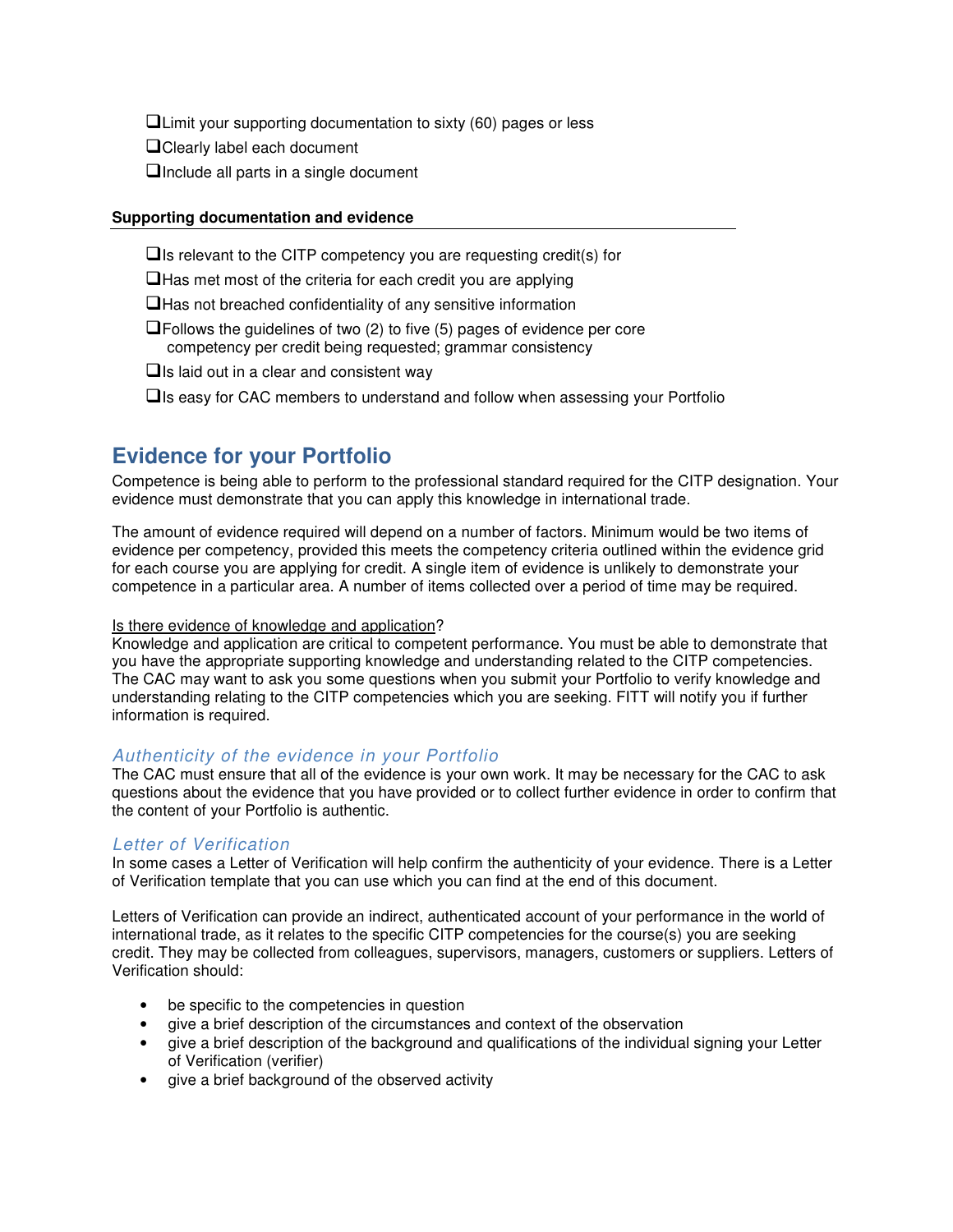• identify aspects of the competence demonstrated and how this relates to the CITP competency being requested

Letters of Verification may be used in a variety of ways in attesting to your performance. Sometimes they may simply authenticate a piece of work as having been produced by you. In other cases, they may provide an account of your performance and include comment on it in relation to the CITP competencies. It is important that verifiers are familiar with the competencies being assessed, and are able to comment authoritatively on your performance and competence in those areas.

### Sufficient Evidence

Sufficient evidence has been achieved if:

- all of the competencies within each of the FITTskills courses that you are applying for credit have been correctly addressed;
- your evidence is authentic;
- your performance is consistent and can be demonstrated over a period of time;
- you can demonstrate that you have the relevant knowledge and understanding and can apply it to international trade; and
- you have included two (2) to five (5) pages of evidence for each competency within the FITTskills course you are requesting a credit for.

### Types of Evidence

The best practice in the assessment of prior learning indicates that diverse sources of evidence should be used to support one's claim of competence. Each credit has a list of identified competencies to be met with at least two (2) to five (5) types of evidence (documentation) from any of the categories below to support your request for credit.

| <b>Knowledge Evidence</b>                                                                                                        | <b>Performance Evidence</b>                                                                                                                            | <b>Evidence of Prior Learning</b>                                                                                                                                             |
|----------------------------------------------------------------------------------------------------------------------------------|--------------------------------------------------------------------------------------------------------------------------------------------------------|-------------------------------------------------------------------------------------------------------------------------------------------------------------------------------|
| Gathered from any or all of the<br>following sources:                                                                            | Gathered from any or all of the<br>following sources:                                                                                                  | Gathered from any or all of the<br>following sources:                                                                                                                         |
| - tests, reports, documents<br>- designs<br>- products<br>- projects or assignments<br>- testimonials from employers<br>teachers | - observation in workplace<br>- workplace examples<br>- simulations<br>- skill tests<br>- job description<br>- performance appraisal<br>- testimonials | - certificates, diplomas<br>- transcripts<br>- course outlines and<br>descriptions related to<br>international trade<br>- workshop and conference<br>outlines or descriptions |

### **Types of Evidence**

The evidence you provide is categorised in five different areas within the **Competency Self-Assessment and Evidence Grid**, examples for each category are provided as a guideline only:

Educational  $\rightarrow$  transcripts, certificates, course descriptions Projects and Reports  $\rightarrow$  course tests, projects, assignments or strategies Professional Experience → workplace products or assessments, job descriptions, work history, resume Letters of Verification **Other** 

### The Evidence Grid

The evidence grid is a means of outlining your competencies associated with each FITTskills credits you are applying for. More importantly it is a method used to organize and communicate to the CAC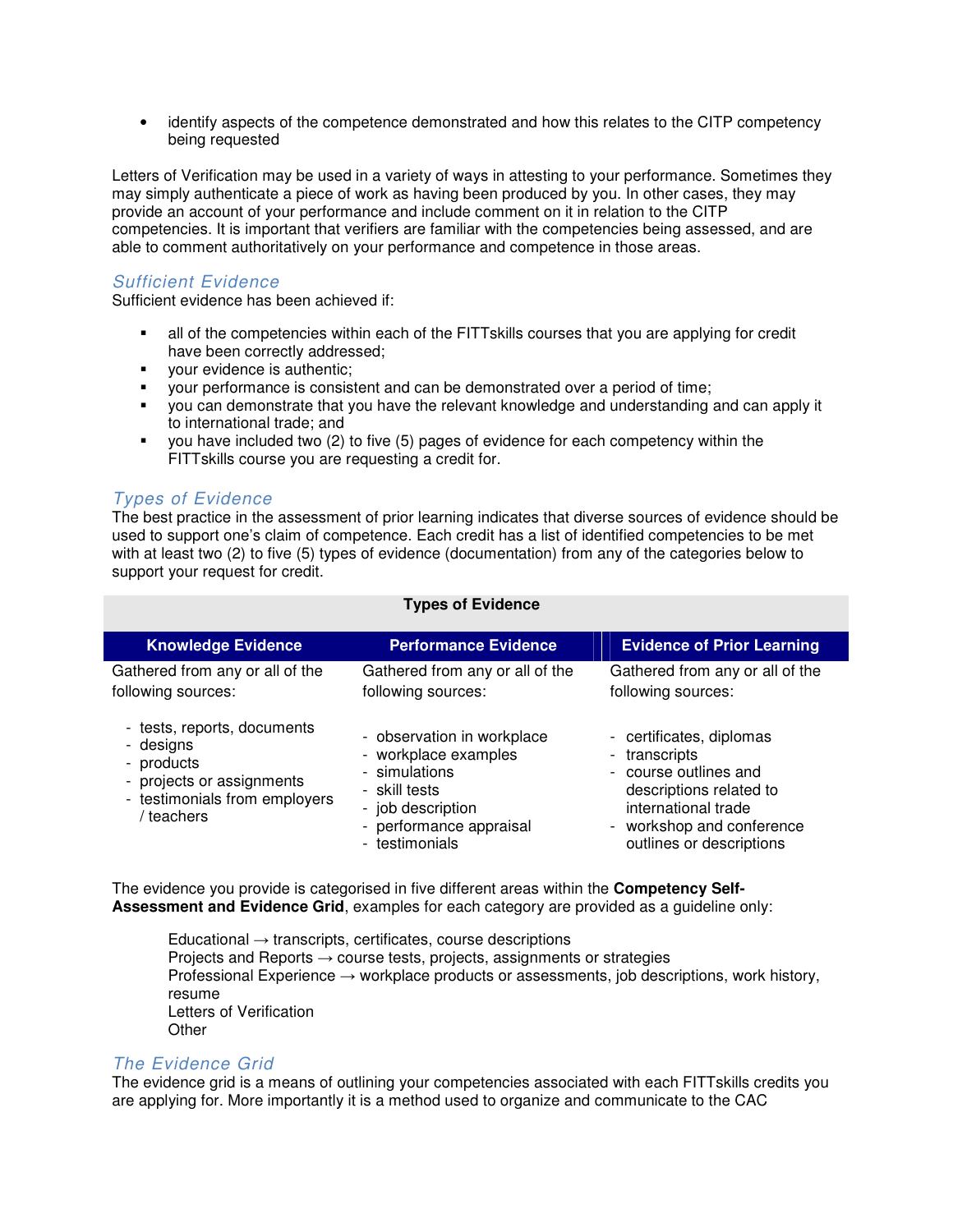specifically what your evidence is and where it can easily be found within your portfolio. The evidence grid outlines several competencies required for each FITTskills credit. It also reflects the major learning outcomes of the curriculum within the FITTskills program and ultimately the CITP professional competencies.

You should aim to provide at least two different sources of evidence for each competency within a FITTskills credit. This will help the CAC to build a total picture of your skills and abilities.

The following provides an example of how to use the **Competency Self-Assessment and Evidence Grid**:

| Competency                                          | <b>NIL</b> | Step A<br><b>Self Assessment</b><br>Expert |   |               |   |   | <b>Step B</b><br><b>List Supporting Evidence</b>                                                                                                |
|-----------------------------------------------------|------------|--------------------------------------------|---|---------------|---|---|-------------------------------------------------------------------------------------------------------------------------------------------------|
|                                                     | O          |                                            | 2 | з             | 4 | 5 |                                                                                                                                                 |
| <b>Identifies pricing</b><br>strategies and methods |            |                                            |   |               |   | ⊠ | Educational: Successfully completed<br>two week marketing course (e.g. at<br>University of Toronto). See Appendix<br>one for course description |
| Designs a Marketing<br>Plan                         |            |                                            |   |               |   |   | Professional Experience: Was team<br>leader for Marketing Plan project<br>(e. g. at FITT). See résumé.                                          |
|                                                     |            |                                            |   | Rate Yourself |   |   | Refer to Evidence                                                                                                                               |

#### How to Complete the 'Competency Assessment' Form

### Portfolio Tips

- $\checkmark$  Approach building your portfolio as you would a resume and/or preparing for a comprehensive job application.
- $\checkmark$  Look professional and be organized reviewing your portfolio should be easy for the CAC. A well organized portfolio will demonstrate your competencies most effectively.
- $\checkmark$  Be accurate by providing the necessary background information. Give numbers, show results, give facts; not opinions or impressions.
- $\checkmark$  Be succinct, yet descriptive. Remember you must demonstrate your mastery of the CITP competencies. Avoid information that does not add to your claim.
- $\checkmark$  In general, quality is better than quantity.
- $\checkmark$  Show your mastery of the competencies read the CITP competencies to make sure your evidence demonstrates your mastery of the competencies.
- $\checkmark$  Do not duplicate information.
- $\checkmark$  Use the Competency Self-Assessment and Evidence Grid as a tool to refer to supporting documentation which applies to more than one credit.
- $\checkmark$  We recommend a maximum of five pages of evidence for each core competency.
- $\checkmark$  To keep your submission manageable and within the page limitations, you may want to provide a summary list with a brief point form description of work related reports and projects that support your claim instead of including full documents. The CAC will request more detail as necessary.
- $\checkmark$  Providing evidence for education or professional development can be more concrete. For example, course descriptions, transcripts and program outlines can be useful as evidence.
- $\checkmark$  Providing evidence of professional experience will require additional details to demonstrate your competence such as report summaries, job descriptions, a summary of special projects, letters of reference and performance appraisals.